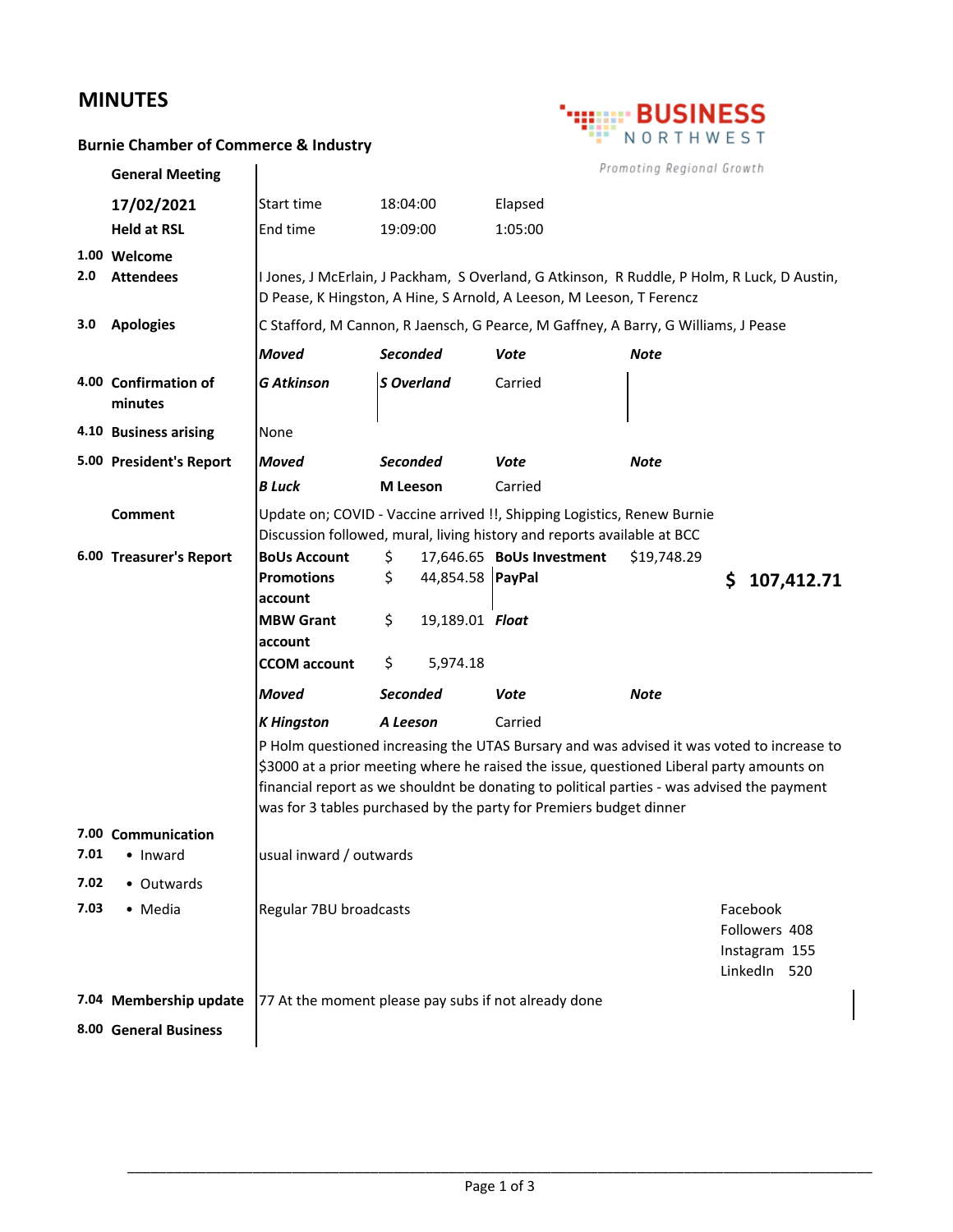| 8.01 Breakfast sessions                                                               | Feb 17 James Roberts-Thompson (D Austin gave good feedback about Gaye coming along at<br>telling us about herself, I Jones informed us she was part of the MBW Grant workshops.<br>March 3 Daryl and Co from CCA<br>March 17 News Corp<br>March 31 Fiona Turner<br>Bruce French to host a general meeting at his premises                                                                                                                                                                                                                                                                                                                                                                                                             |  |  |
|---------------------------------------------------------------------------------------|---------------------------------------------------------------------------------------------------------------------------------------------------------------------------------------------------------------------------------------------------------------------------------------------------------------------------------------------------------------------------------------------------------------------------------------------------------------------------------------------------------------------------------------------------------------------------------------------------------------------------------------------------------------------------------------------------------------------------------------|--|--|
| 8.02 Helping Work                                                                     | Start again in March complete by April                                                                                                                                                                                                                                                                                                                                                                                                                                                                                                                                                                                                                                                                                                |  |  |
| 8.03 Events                                                                           | Ten Days on the Island event                                                                                                                                                                                                                                                                                                                                                                                                                                                                                                                                                                                                                                                                                                          |  |  |
| 8.04 Chamber Alliance<br>update                                                       | Sarah Courtney on call on Thursday                                                                                                                                                                                                                                                                                                                                                                                                                                                                                                                                                                                                                                                                                                    |  |  |
| 8.05 Promotions                                                                       | covered in earlier discussions of the Presidents Report                                                                                                                                                                                                                                                                                                                                                                                                                                                                                                                                                                                                                                                                               |  |  |
| 8.06 Tourism                                                                          | Was good until Friday Lunchtime (Vic shutdown), Rough periods ahead, long term effects                                                                                                                                                                                                                                                                                                                                                                                                                                                                                                                                                                                                                                                |  |  |
| 8.07 Retail / Real Estate /<br>Business / Performing   D Pease;<br>Arts / Agriculture | Retail<br>- January good month<br>- Feb back to normal trade<br>- forward looking on even keel<br>Real Estate,<br>R Luck;<br>- market tight, good time for development<br>- March 1st new brand name "Coast to Cradle Property"<br>(discussion followed)<br>Agriculture,<br>G Atkinson;<br>- Discussion and update on projects, truck Wash, Stock Yards, Abattoir, Intent into Council<br>for development 10 acres<br>- A Leeson asked question on Agri Complex did not progress<br>(discussion followed)<br>Caravan,<br>D Austin;<br>- Caravan business good, comment on Rex flights discussion on flights in general followed<br>- talk about consolidation of farms and syndication ownership of farms and cattle. Good<br>returns |  |  |
| 8.08 CCOM                                                                             | Reskin coming, meeting with Switch Tasmania 16/3 to present to local artists                                                                                                                                                                                                                                                                                                                                                                                                                                                                                                                                                                                                                                                          |  |  |
| <b>8.09 GENERAL BUSINESS</b>                                                          |                                                                                                                                                                                                                                                                                                                                                                                                                                                                                                                                                                                                                                                                                                                                       |  |  |
| J McErlain                                                                            | BTA now wound up, will be a tourism event in late April                                                                                                                                                                                                                                                                                                                                                                                                                                                                                                                                                                                                                                                                               |  |  |
| A Leeson                                                                              | Talk about cultural changes and read a letter addressing many changes at the museum and<br>art gallery. Simon responded briefly and advised of confidentail information so cannot<br>respond in full. Cautioned everyone to be careful in their comments and statements as not<br>all true. This issue is now closed from further discussion.                                                                                                                                                                                                                                                                                                                                                                                         |  |  |
| D Austin                                                                              | Congratulated Alan on his book celebrating 100 Years of BSLSC, Comment and discussion<br>followed.                                                                                                                                                                                                                                                                                                                                                                                                                                                                                                                                                                                                                                    |  |  |